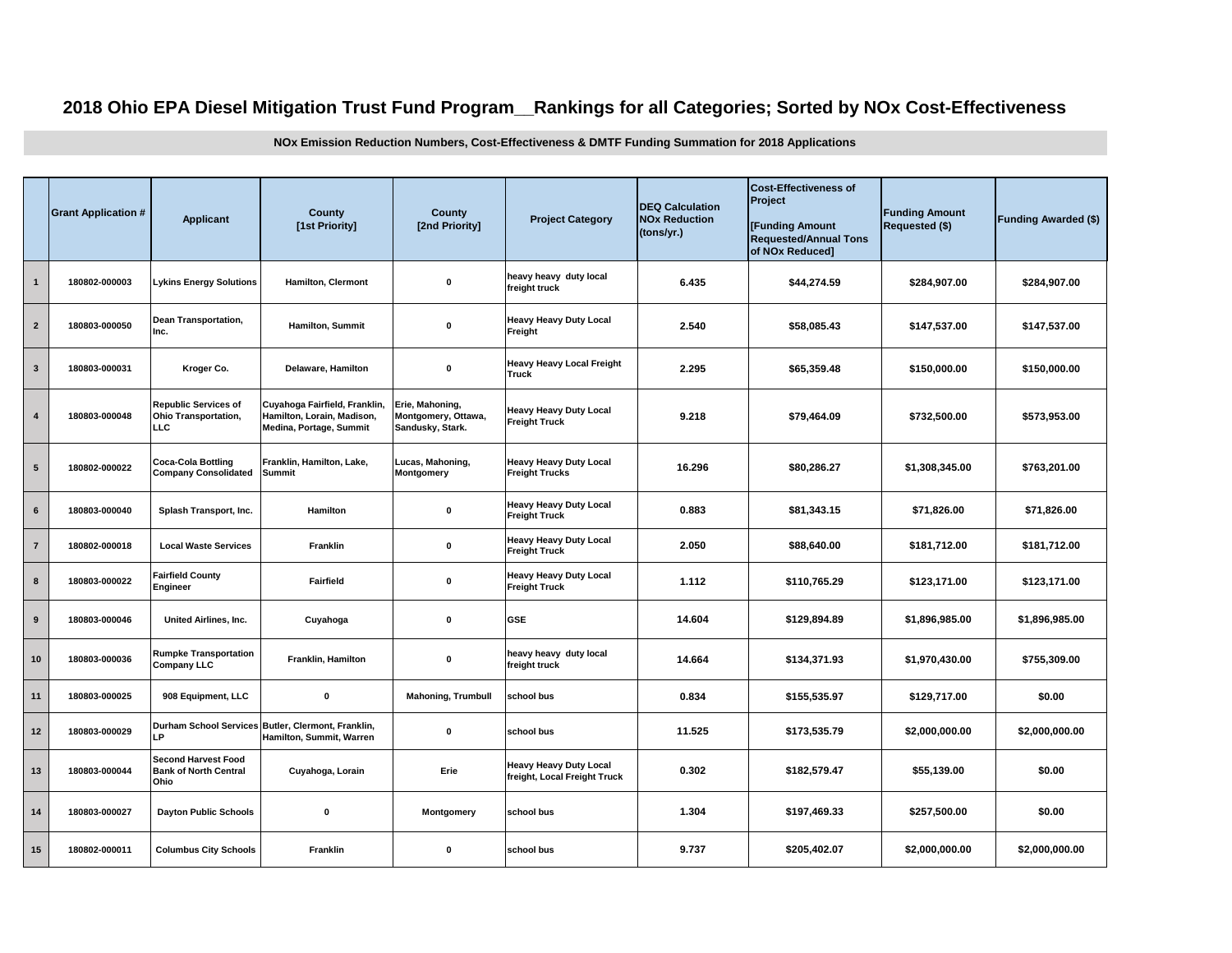| 16 | 180803-000013 | City of Mentor, Ohio                                           | Lake                                         | 0                  | <b>Local Freight Truck</b>                                   | 0.199 | \$301,507.54 | \$60,000.00    | \$0.00         |
|----|---------------|----------------------------------------------------------------|----------------------------------------------|--------------------|--------------------------------------------------------------|-------|--------------|----------------|----------------|
| 17 | 180725-000006 | <b>Board of Madison</b><br><b>Township Trustees</b>            | Lake                                         | $\pmb{0}$          | <b>Local Freight truck</b>                                   | 0.263 | \$309,908.75 | \$81,506.00    | \$0.00         |
| 18 | 180803-000049 | <b>Norton City Schools</b>                                     | Summit                                       | $\pmb{0}$          | school bus                                                   | 0.806 | \$315,920.60 | \$254,632.00   | \$254,632.00   |
| 19 | 180802-000034 | First Student, Inc.                                            | Cuyahoga, Hamilton, Lorain,<br><b>Summit</b> | Greene, Montgomery | school bus                                                   | 3.157 | \$327,723.47 | \$1,034,623.00 | \$538,960.00   |
| 20 | 180803-000000 | City of Akron, Ohio                                            | Summit                                       | 0                  | <b>Heavy Heavy Duty Local</b><br><b>Freight Truck</b>        | 0.786 | \$328,034.35 | \$257,835.00   | \$0.00         |
| 21 | 180803-000035 | <b>Zimmerman Building</b><br>Company                           | $\mathbf 0$                                  | Ottawa, Sandusky   | <b>Local Freight Truck</b>                                   | 0.148 | \$337,837.84 | \$50,000.00    | \$0.00         |
| 22 | 180731-000011 | <b>Jackson Township</b>                                        | $\pmb{0}$                                    | <b>Stark</b>       | heavy heavy duty truck local<br>freight                      | 0.153 | \$338,231.37 | \$51,749.40    | \$0.00         |
| 23 | 180803-000043 | <b>Ohio State University</b>                                   | Franklin                                     | 0                  | transit bus                                                  | 4.543 | \$343,911.73 | \$1,562,391.00 | \$1,562,391.00 |
| 24 | 180725-000002 | <b>Butler County RTA</b>                                       | <b>Butler</b>                                | $\pmb{0}$          | transit bus                                                  | 1.174 | \$361,461.67 | \$424,356.00   | \$424,356.00   |
| 25 | 180801-000008 | <b>Black River Local</b><br><b>Schools</b>                     | Medina                                       | $\mathbf 0$        | school bus                                                   | 0.185 | \$371,010.81 | \$68,637.00    | \$68,637.00    |
| 26 | 180802-000006 | <b>Big Walnut Local School</b><br><b>District</b>              | Delaware                                     | $\mathbf 0$        | school bus                                                   | 0.361 | \$381,637.12 | \$137,771.00   | \$137,771.00   |
| 27 | 180802-000020 | South-Western City<br><b>School District</b>                   | Franklin                                     | $\pmb{0}$          | school bus                                                   | 1.106 | \$391,494.58 | \$432,993.00   | \$0.00         |
| 28 | 180730-000006 | <b>City of Norton</b>                                          | <b>Summit</b>                                | $\pmb{0}$          | (2) On road heavy heavy duty<br>and (2) local freight trucks | 0.831 | \$397,111.91 | \$330,000.00   | \$0.00         |
| 29 | 180802-000037 | Village of Mogadore                                            | Portage, Summit                              | 0                  | <b>Local Freight Truck</b>                                   | 0.147 | \$407,938.78 | \$59,967.00    | \$0.00         |
| 30 | 180802-000035 | <b>Kent State University</b><br>Airport                        | Summit                                       | $\mathbf 0$        | <b>Airport GSE</b>                                           | 0.125 | \$411,192.00 | \$51,399.00    | \$51,399.00    |
| 31 | 180802-000010 | <b>Firelands Local Schools</b>                                 | Lorain                                       | $\pmb{0}$          | school bus                                                   | 0.470 | \$425,531.91 | \$200,000.00   | \$0.00         |
| 32 | 180718-000000 | <b>Stark County</b><br><b>Educational Service</b><br>Center    | $\pmb{0}$                                    | <b>Stark</b>       | school bus                                                   | 3.340 | \$439,229.94 | \$1,467,028.00 | \$0.00         |
| 33 | 180802-000033 | <b>Sheffield-Sheffield Lake</b><br><b>City School District</b> | Lorain                                       | $\pmb{0}$          | school bus                                                   | 0.197 | \$441,472.08 | \$86,970.00    | \$0.00         |
| 34 | 180802-000016 | <b>Brunswick Hills</b><br>Township                             | Medina                                       | 0                  | heavy heavy duty local freight<br>trucks                     | 0.497 | \$449,162.98 | \$223,234.00   | \$0.00         |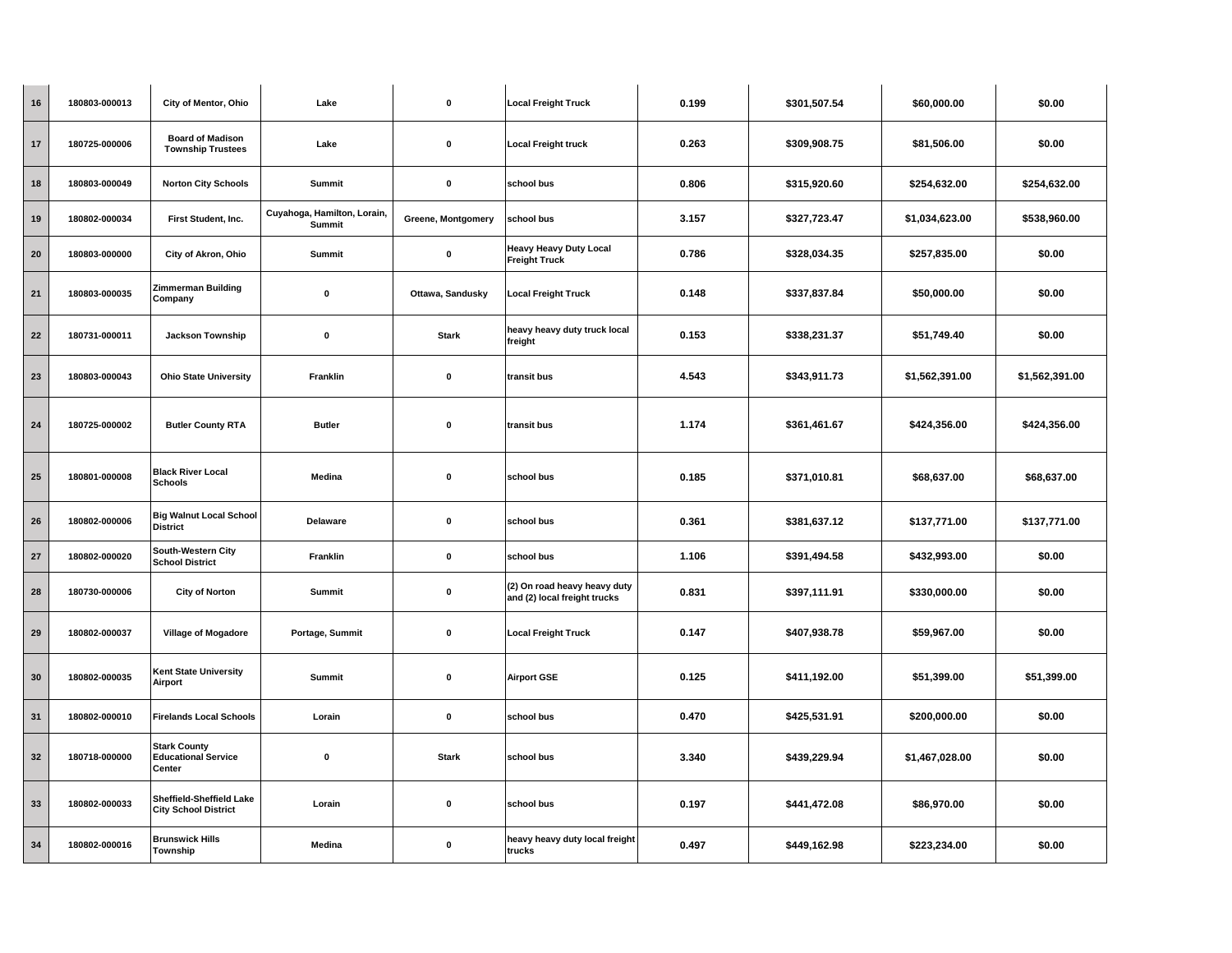| 35 | 180803-000006 | <b>Three Rivers Local</b><br><b>School District</b>          | Hamilton         | 0               | school bus                                            | 0.313 | \$449,984.03 | \$140,845.00 | \$0.00 |
|----|---------------|--------------------------------------------------------------|------------------|-----------------|-------------------------------------------------------|-------|--------------|--------------|--------|
| 36 | 180803-000016 | <b>Butler County Engineers</b>                               | <b>Butler</b>    | $\pmb{0}$       | <b>Heavy Heavy Duty Local</b><br><b>Freight Truck</b> | 0.329 | \$455,857.14 | \$149,977.00 | \$0.00 |
| 37 | 180803-000037 | City of Lyndhurst                                            | Cuyahoga         | $\pmb{0}$       | <b>Local Freight Truck</b>                            | 0.120 | \$458,333.33 | \$55,000.00  | \$0.00 |
| 38 | 180803-000032 | <b>Erie County Engineer's</b><br>Office                      | Erie             | $\pmb{0}$       | <b>Heavy Heavy Local Freight</b><br>Truck             | 1.263 | \$475,059.38 | \$600,000.00 | \$0.00 |
| 39 | 180720-000007 | <b>Ross Local Schools</b>                                    | <b>Butler</b>    | $\pmb{0}$       | school bus                                            | 0.603 | \$477,611.94 | \$288,000.00 | \$0.00 |
| 40 | 180727-000013 | Parma Board of<br>Education                                  | Cuyahoga         | $\pmb{0}$       | school bus                                            | 0.945 | \$481,365.08 | \$454,890.00 | \$0.00 |
| 41 | 180717-000005 | <b>New Albany Plain Local</b><br><b>School District</b>      | Franklin         | $\pmb{0}$       | school bus                                            | 0.220 | \$481,622.73 | \$105,957.00 | \$0.00 |
| 42 | 180803-000001 | <b>Worthington Schools</b>                                   | Franklin         | $\pmb{0}$       | <b>School Bus</b>                                     | 0.928 | \$484,913.79 | \$450,000.00 | \$0.00 |
| 43 | 180802-000026 | <b>Bedford City School</b><br><b>District</b>                | Cuyahoga         | $\pmb{0}$       | school bus                                            | 0.563 | \$532,859.68 | \$300,000.00 | \$0.00 |
| 44 | 180803-000045 | <b>Chagrin Falls Exempted</b><br><b>Village Schools</b>      | Cuyahoga, Geauga | $\pmb{0}$       | school bus                                            | 0.150 | \$542,500.00 | \$81,375.00  | \$0.00 |
| 45 | 180802-000028 | <b>City of Garfield Heights</b>                              | Cuyahoga         | $\pmb{0}$       | <b>Local Freight Truck</b>                            | 0.167 | \$543,970.06 | \$90,843.00  | \$0.00 |
| 46 | 180802-000013 | <b>North Ridgeville City</b><br><b>School District</b>       | Lorain           | 0               | school bus                                            | 0.513 | \$545,808.97 | \$280,000.00 | \$0.00 |
| 47 | 180801-000009 | <b>Wellington Exempted</b><br><b>Village School District</b> | Lorain           | $\pmb{0}$       | school bus                                            | 0.144 | \$559,437.50 | \$80,559.00  | \$0.00 |
| 48 | 180802-000015 | <b>Fremont City Schools</b>                                  | $\mathbf 0$      | Sandusky        | school bus                                            | 0.614 | \$563,164.50 | \$345,783.00 | \$0.00 |
| 49 | 180803-000034 | <b>Etna Township</b>                                         | Licking          | $\pmb{0}$       | <b>Heavy Heavy Duty Local</b><br><b>Freight Truck</b> | 0.110 | \$573,518.18 | \$63,087.00  | \$0.00 |
| 50 | 180803-000051 | <b>Boardman Local</b><br><b>Schools</b>                      | Portage          | <b>Mahoning</b> | school bus                                            | 0.709 | \$592,383.64 | \$420,000.00 | \$0.00 |
| 51 | 180801-000011 | <b>City of Newark</b>                                        | Licking          | $\pmb{0}$       | heavy heavy duty local<br>freight truck               | 0.188 | \$594,962.77 | \$111,853.00 | \$0.00 |
| 52 | 180731-000010 | <b>City of Tallmadge</b>                                     | Portage, Summit  | 0               | local freight truck                                   | 0.135 | \$600,000.00 | \$81,000.00  | \$0.00 |
| 53 | 180726-000001 | <b>City of Cincinnati</b>                                    | Hamilton         | $\pmb{0}$       | local freight--refuse truck                           | 0.513 | \$607,495.13 | \$311,645.00 | \$0.00 |
| 54 | 180802-000029 | <b>Ottawa County Transit</b><br><b>Board</b>                 | $\mathbf 0$      | Ottawa          | <b>Transit Bus</b>                                    | 0.364 | \$613,689.56 | \$223,383.00 | \$0.00 |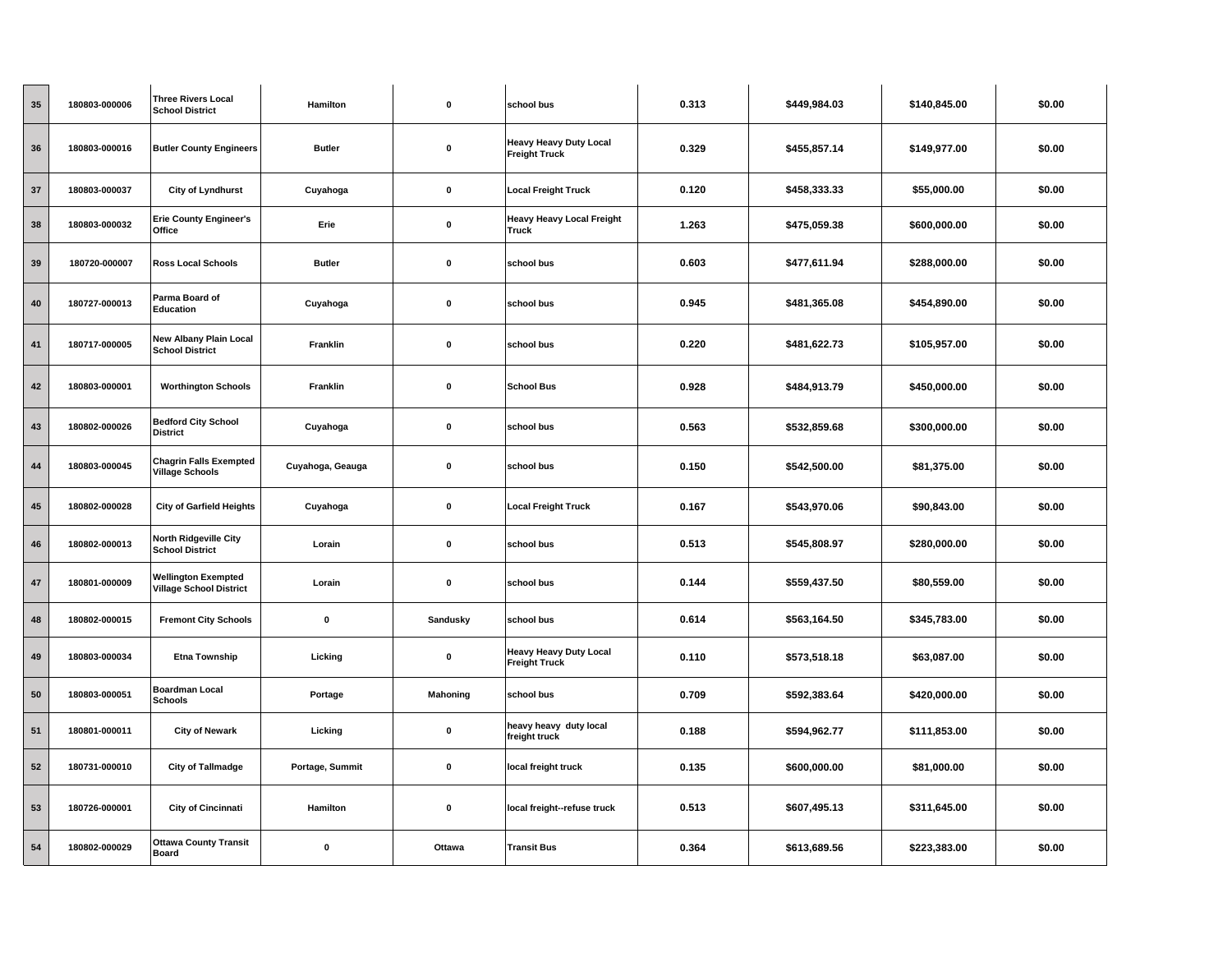| 55         | 180724-000008 | <b>Crestwood Local School</b><br><b>District</b>     | Geauga, Summit, Portage | 0            | school bus                                                                  | 0.289 | \$634,083.04 | \$183,250.00   | \$0.00         |
|------------|---------------|------------------------------------------------------|-------------------------|--------------|-----------------------------------------------------------------------------|-------|--------------|----------------|----------------|
| 56         | 180803-000007 | <b>Munson Township</b>                               | Geauga                  | 0            | <b>Local Freight Truck</b>                                                  | 0.466 | \$652,360.52 | \$304,000.00   | \$0.00         |
| 57         | 180726-000007 | <b>Madison Local Schools</b>                         | Lake                    | $\mathbf 0$  | school bus                                                                  | 0.120 | \$658,200.00 | \$78,984.00    | \$0.00         |
| 58         | 180801-000002 | <b>Medina County Highway</b><br>Engineer             | Medina                  | 0            | local freight truck                                                         | 0.353 | \$660,056.66 | \$233,000.00   | \$0.00         |
| 59         | 180731-000007 | <b>Brookfield Local School</b><br><b>District</b>    | $\mathbf 0$             | Trumbull     | school bus                                                                  | 0.367 | \$699,596.73 | \$256,752.00   | \$0.00         |
| 60         | 180802-000002 | <b>Greater Cleveland RTA</b>                         | Cuyahoga                | 0            | transit bus                                                                 | 2.720 | \$735,294.12 | \$2,000,000.00 | \$2,000,000.00 |
| 61         | 180803-000033 | Solid Waste Authority of<br><b>Central Ohio</b>      | Franklin                | $\mathbf 0$  | <b>Heavy heavy Duty Local</b><br><b>Freight Truck</b>                       | 0.400 | \$750,000.00 | \$300,000.00   | \$0.00         |
| 62         | 180802-000036 | <b>Nimishillen Township</b>                          | $\pmb{0}$               | <b>Stark</b> | <b>Heavy Heavy Local Freight</b><br>Truck and<br><b>Local Freight Truck</b> | 0.193 | \$751,295.34 | \$145,000.00   | \$0.00         |
| 63         | 180726-000009 | <b>Stark County Board of</b><br><b>DD</b>            | <b>Stark</b>            | $\mathbf 0$  | school bus                                                                  | 0.200 | \$751,580.00 | \$150,316.00   | \$0.00         |
| 64         | 180803-000030 | <b>Central Ohio Transit</b><br>Authority             | <b>Franklin</b>         | 0            | transit bus                                                                 | 2.630 | \$760,456.27 | \$2,000,000.00 | \$1,013,253.00 |
| 65         | 180802-000004 | <b>Kirtland Local Schools</b>                        | Lake                    | 0            | school bus                                                                  | 0.082 | \$761,109.76 | \$62,411.00    | \$0.00         |
| 66         | 180703-000005 | City of Deer Park                                    | Hamilton                |              | local freight truck                                                         | 0.131 | \$763,358.78 | \$100,000.00   | \$0.00         |
| 67         | 180803-000024 | <b>City of Upper Arlington</b>                       | Franklin                | 0            | <b>Heavy Heavy Duty Local</b><br><b>Freight Truck</b>                       | 0.043 | \$767,279.07 | \$32,993.00    | \$0.00         |
| 68         | 180802-000005 | Perry Local Schools                                  | Lake                    | $\mathbf 0$  | school bus                                                                  | 0.148 | \$784,864.86 | \$116,160.00   | \$0.00         |
| 69         | 180803-000028 | <b>Metro RTA</b>                                     | <b>Summit</b>           | $\mathbf 0$  | transit bus                                                                 | 0.933 | \$787,781.35 | \$735,000.00   | \$0.00         |
| 70         | 180803-000009 | <b>Columbus Regional</b><br><b>Airport Authority</b> | Franklin                | 0            | <b>GSE</b>                                                                  | 0.511 | \$839,712.33 | \$429,093.00   | \$0.00         |
| $71$       | 180803-000026 | Village of Lockland                                  | Hamilton                | 0            | <b>Local freight Truck</b>                                                  | 0.098 | \$843,704.08 | \$82,683.00    | \$0.00         |
| ${\bf 72}$ | 180802-000027 | <b>Boardman Township</b><br><b>Fire Department</b>   | $\pmb{0}$               | Mahoning     | <b>Heavy Heavy Duty Local</b><br>Freight Truck                              | 0.177 | \$847,457.63 | \$150,000.00   | \$0.00         |
| 73         | 180713-000000 | <b>Manchester Local</b><br><b>Schools</b>            | Summit                  | 0            | school bus                                                                  | 0.136 | \$857,500.00 | \$116,620.00   | \$0.00         |
| 74         | 180802-000009 | <b>Bath Township</b>                                 | Summit                  | 0            | <b>Heavy Heavy Duty Local</b><br><b>Freight Truck</b>                       | 0.347 | \$893,371.76 | \$310,000.00   | \$0.00         |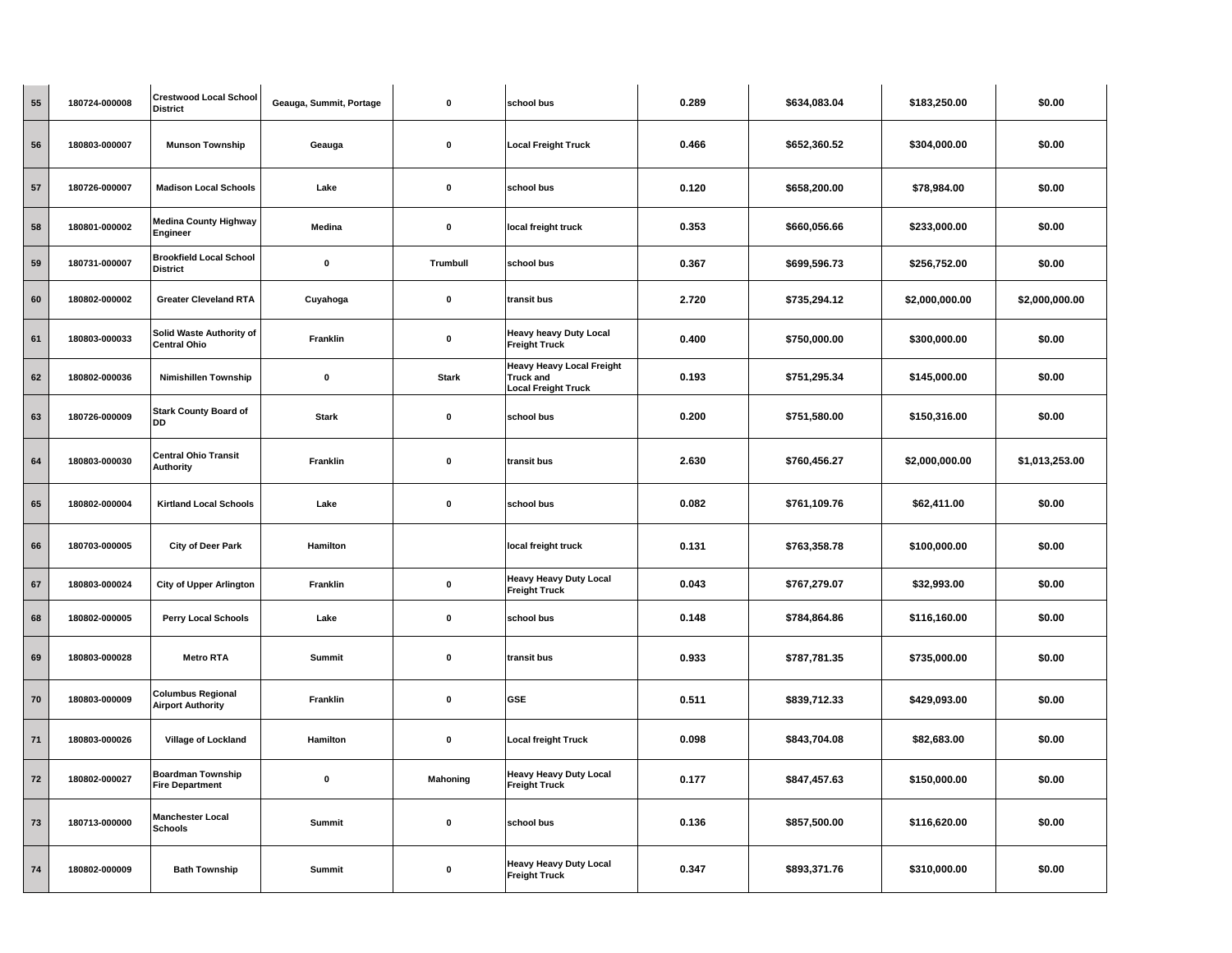| 75 | 180718-000005 | <b>Greater Dayton RTA</b>                                                    | $\pmb{0}$                             | Montgomery                            | transit bus                                                                                   | 1.420 | \$912,895.07   | \$1,296,311.00 | \$0.00 |
|----|---------------|------------------------------------------------------------------------------|---------------------------------------|---------------------------------------|-----------------------------------------------------------------------------------------------|-------|----------------|----------------|--------|
| 76 | 180727-000010 | Ohio Turnpike and<br>Infrastructure<br>Commission                            | Cuyahoga, Lorain, Portage,<br>Summit  | Erie, Mahoning,<br>Sandusky, Trumbull | <b>Heavy Heavy Duty Local</b><br>Freight Truck -- Service/Utility<br><b>Trucks with Plows</b> | 1.165 | \$922,746.78   | \$1,075,000.00 | \$0.00 |
| 77 | 180803-000008 | Green Township Fire &<br><b>EMS</b>                                          | Hamilton                              | $\pmb{0}$                             | <b>Heavy Heavy Duty Local</b><br>freight Truck                                                | 0.161 | \$931,677.02   | \$150,000.00   | \$0.00 |
| 78 | 180801-000014 | <b>Lake County Ohio Port</b><br>and Economic<br><b>Development Authority</b> | Lake                                  | $\pmb{0}$                             | <b>Heavy Heavy Duty Local</b><br>Freight                                                      | 0.145 | \$943,275.86   | \$136,775.00   | \$0.00 |
| 79 | 180731-000009 | <b>Toledo Public Schools</b>                                                 | $\mathbf 0$                           | Lucas                                 | school bus                                                                                    | 0.292 | \$1,014,184.93 | \$296,142.00   | \$0.00 |
| 80 | 180801-000005 | <b>North Olmsted Fire</b><br><b>Department</b>                               | Cuyahoga                              | $\pmb{0}$                             | <b>Heavy Heavy Duty Local</b><br>Freight Truck -- Fire Engine<br>Truck                        | 0.145 | \$1,034,482.76 | \$150,000.00   | \$0.00 |
| 81 | 180802-000024 | <b>Sagamore Hills</b><br>Township                                            | Summit                                | $\pmb{0}$                             | <b>Local freight truck</b>                                                                    | 0.212 | \$1,037,735.85 | \$220,000.00   | \$0.00 |
| 82 | 180803-000004 | <b>Smith Township</b>                                                        | $\pmb{0}$                             | <b>Mahoning</b>                       | <b>Local Freight Truck</b>                                                                    | 0.048 | \$1,041,666.67 | \$50,000.00    | \$0.00 |
| 83 | 180802-000017 | <b>Hilliard City Schools</b>                                                 | Franklin                              | $\pmb{0}$                             | school bus                                                                                    | 0.908 | \$1,049,295.15 | \$952,760.00   | \$0.00 |
| 84 | 180727-000009 | City of Lancaster Dept.<br>of Transportation                                 | Fairfield                             | $\pmb{0}$                             | <b>Heavy Heavy Duty Local</b><br>Freight Truck -- Service/Utility<br><b>Trucks with Plows</b> | 0.205 | \$1,060,975.61 | \$217,500.00   | \$0.00 |
| 85 | 180803-000005 | <b>City of Eastlake</b>                                                      | Lake                                  | $\pmb{0}$                             | <b>Shuttle Bus</b>                                                                            | 0.091 | \$1,098,901.10 | \$100,000.00   | \$0.00 |
| 86 | 180801-000016 | <b>City of Cleveland</b><br>Heights                                          | Cuyahoga                              | $\pmb{0}$                             | <b>Heavy Heavy Duty Local</b><br><b>Freight Truck and Local</b><br><b>Freight Truck</b>       | 0.878 | \$1,150,341.69 | \$1,010,000.00 | \$0.00 |
| 87 | 180802-000007 | <b>Clermont County Board</b><br>of Commissioners                             | Clermont                              | $\pmb{0}$                             | <b>Heavy Heavy Duty Local</b><br><b>Freight Truck</b>                                         | 0.070 | \$1,155,885.71 | \$80,912.00    | \$0.00 |
| 88 | 180803-000011 | <b>Southwest Ohio RTA</b>                                                    | Hamilton, Butler, Clermont,<br>Warren | 0                                     | transit bus                                                                                   | 0.867 | \$1,208,054.21 | \$1,047,383.00 | \$0.00 |
| 89 | 180726-000005 | <b>Delaware City Schools</b>                                                 | Delaware, Franklin                    | 0                                     | school bus                                                                                    | 0.107 | \$1,349,971.96 | \$144,447.00   | \$0.00 |
| 90 | 180802-000041 | <b>City of Hamilton PD</b>                                                   | <b>Butler</b>                         | 0                                     | <b>Local Freight Truck</b>                                                                    | 0.081 | \$1,358,024.69 | \$110,000.00   | \$0.00 |
| 91 | 180727-000012 | <b>Chardon Local Schools</b>                                                 | Geauga                                | $\pmb{0}$                             | school bus                                                                                    | 0.235 | \$1,369,148.94 | \$321,750.00   | \$0.00 |
| 92 | 180801-000004 | Village of Oakwood                                                           | Cuyahoga                              | 0                                     | local freight truck                                                                           | 0.042 | \$1,458,214.29 | \$61,245.00    | \$0.00 |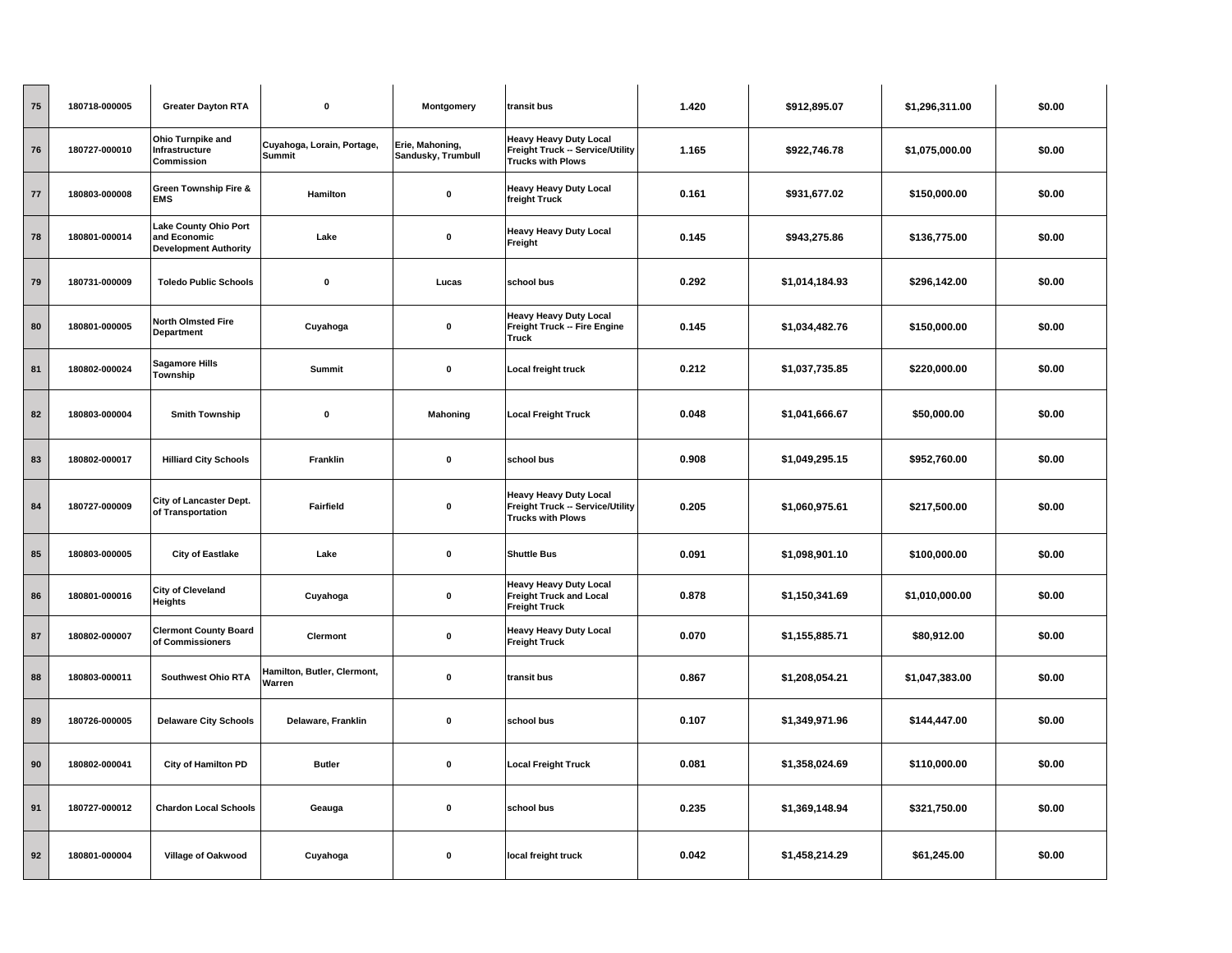| 93  | 180803-000054 | <b>Butler Technology</b><br><b>Career Development</b><br><b>Schools</b> | <b>Butler</b>                                              | $\pmb{0}$   | school bus                                                                       | 0.053 | \$1,468,528.30 | \$77,832.00    | \$0.00 |                                           |
|-----|---------------|-------------------------------------------------------------------------|------------------------------------------------------------|-------------|----------------------------------------------------------------------------------|-------|----------------|----------------|--------|-------------------------------------------|
| 94  | 180802-000038 | <b>Village of Walton Hills</b>                                          | Cuyahoga                                                   | 0           | <b>Heavy Heavy Duty Local</b><br><b>Freight Truck</b>                            | 0.075 | \$1,481,120.00 | \$111,084.00   | \$0.00 |                                           |
| 95  | 180803-000053 | <b>Licking County</b><br>Commissioner                                   | Licking                                                    | $\mathbf 0$ | Heavy Heavy Local Freight &<br><b>Local freight Truck</b>                        | 0.426 | \$1,601,525.82 | \$682,250.00   | \$0.00 |                                           |
| 96  | 180802-000040 | <b>City of Hamilton</b>                                                 | <b>Butler</b>                                              | $\pmb{0}$   | <b>Local Freight Truck</b>                                                       | 0.163 | \$1,682,006.13 | \$274,167.00   | \$0.00 |                                           |
| 97  | 180801-000000 | Laketran                                                                | Lake                                                       | $\pmb{0}$   | transit bus                                                                      | 0.888 | \$1,949,862.61 | \$1,731,478.00 | \$0.00 |                                           |
| 98  | 180803-000041 | Northfield Center<br>Township                                           | Summit                                                     | $\pmb{0}$   | <b>Local freight Truck</b>                                                       | 0.047 | \$1,972,276.60 | \$92,697.00    | \$0.00 |                                           |
| 99  | 180801-000013 | <b>Cleveland Metroparks</b>                                             | Cuyahoga                                                   | $\mathbf 0$ | local freight truck                                                              | 0.032 | \$1,983,515.63 | \$63,472.50    | \$0.00 |                                           |
| 100 | 180802-000012 | <b>City of Lakewood</b>                                                 | Cuyahoga                                                   | 0           | <b>Heavy Heavy Duty Local</b><br><b>Freight Truck</b>                            | 0.072 | \$2,083,333.33 | \$150,000.00   | \$0.00 |                                           |
| 101 | 180803-000023 | <b>City of Whitehall</b>                                                | Franklin                                                   | 0           | <b>Heavy Heavy Duty Local</b><br><b>Freight Truck</b>                            | 0.139 | \$2,148,258.99 | \$298,608.00   | \$0.00 |                                           |
| 102 | 180803-000010 | <b>City of Delaware</b>                                                 | Delaware                                                   | $\pmb{0}$   | <b>Heavy Heavy Duty Local</b><br><b>Freight Truck and Local</b><br>freight Truck | 0.265 | \$2,354,366.04 | \$623,907.00   | \$0.00 |                                           |
| 103 | 180803-000047 | <b>Medina County Sanitary</b>                                           | Medina                                                     | $\pmb{0}$   | <b>Heavy Heavy Duty Local</b><br><b>Freight Truck</b>                            | 0.121 | \$2,479,338.84 | \$300,000.00   | \$0.00 |                                           |
| 104 | 180730-000007 | Portage Area RTA                                                        | Portage                                                    | $\pmb{0}$   | transit bus                                                                      | 0.265 | \$2,624,747.17 | \$695,558.00   | \$0.00 |                                           |
| 105 | 180802-000023 | <b>Anderson Township</b>                                                | Hamilton                                                   | $\pmb{0}$   | Local freight truck                                                              | 0.041 | \$2,682,926.83 | \$110,000.00   | \$0.00 |                                           |
| 106 | 180801-000010 | <b>Symmes Township</b>                                                  | Hamilton                                                   | 0           | heavy heavy duty local<br>freight truck                                          | 0.048 | \$3,028,375.00 | \$145,362.00   | \$0.00 |                                           |
| 107 | 180803-000039 | <b>Buckeye Local School</b><br><b>District</b>                          | Ashtabula                                                  | 0           | school bus                                                                       | 0.026 | \$3,346,307.69 | \$87,004.00    | \$0.00 |                                           |
| 108 | 180802-000019 | <b>Orange Village</b>                                                   | Cuyahoga                                                   | 0           | <b>Heavy Heavy duty local</b><br>freight truck                                   | 0.032 | \$4,472,093.75 | \$143,107.00   | \$0.00 |                                           |
| 109 | 180730-000008 | <b>Amberley Village</b>                                                 | Hamilton                                                   | $\pmb{0}$   | local freight truck                                                              | 0.022 | \$4,950,181.82 | \$108,904.00   | \$0.00 |                                           |
| 110 | 180801-000012 | <b>Monroe Township</b>                                                  | Clermont                                                   | 0           | local freight truck                                                              | 0.016 | \$6,412,562.50 | \$102,601.00   | \$0.00 |                                           |
| 111 | 180803-000012 | Kenan Advantage Group                                                   | Butler, Fairfield, Franklin,<br>Hamilton, Licking, Madison | $\mathbf 0$ | <b>Local Freight Truck</b>                                                       | 0.000 | \$0.00         | \$95,000.00    | \$0.00 | <b>APPLICATION</b><br><b>NOT ELIGIBLE</b> |